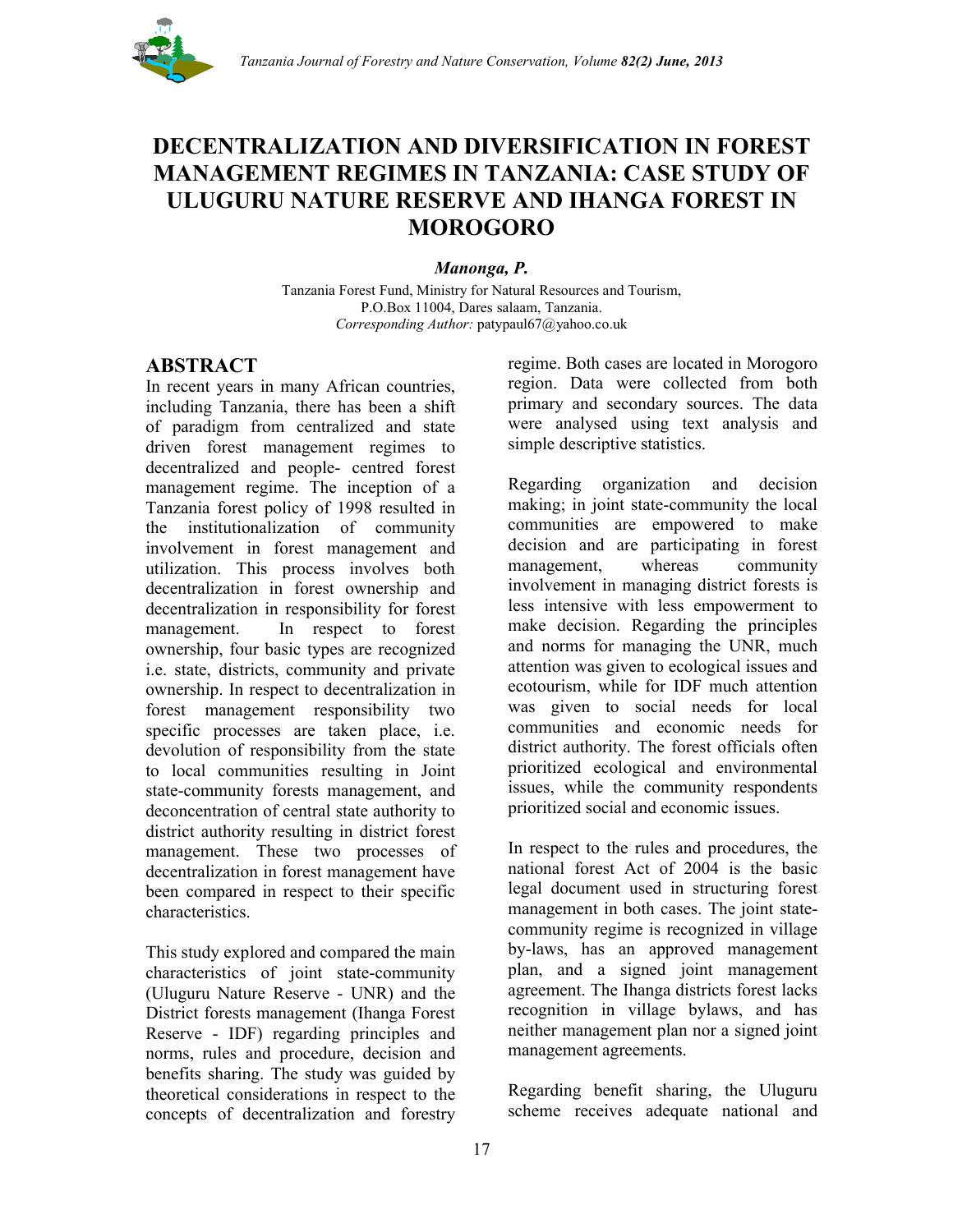

international financial supports, and assistance for income generating activities. This is often the case for these kinds of forest management regimes. On the other hand, the Ihanga scheme, like most district forest schemes, is lacking these opportunities. These forests are often used for income generation for the district authorities. This often creates conflicts with local communities, who are excluded from timber use and only can collect non-timber forest products.

The regime characteristics as found in the Uluguru Nature Reserve and the Ihanga district generally reflect the common characteristics of joint forest management schemes and district forest schemes respectively. The management arrangements in district forests often result in over-exploitation and forest degradation; in some cases they were even illegally converted to settlements or agricultural lands. In contrast, the management regimes in state forests jointly managed with local communities is often more successful. In these forest management regimes organisational issues such as decision making and law enforcement are relatively well organized with clear definition of rights, returns, responsibilities and adequate incentives. Hence, decentralisation of forest management by partial devolution of state responsibility to local communities has been more effective for stimulating sustainable forest management than bureaucratic decentralisation to district authorities.

**Keywords:** District Forest Management; Joint-state Forest Management; Devolution: Deconcentration: **Decentralization** 

#### **INTRODUCTION**

#### **Trends in forestry decentralization in Tanzania**

The management of Tanzania Forest reserves dates back to the German colonial period and has historically mainly been

characterized by policing exclusion and enforcement of laws. The forest sector in Tanzania was managed centrally through the forest and beekeeping division (FBD) under Ministry of Natural Resources and Tourism (MNRT). The management was characterized by extensive state control with inadequate involvement of local communities. This exclusion has over the years been the disincentive for the local communities and limited their participation in forest management. The result has been massive forest degradation and deforestation through illegal activities (Wily and Dewees 2001) and subsequently a marked decrease in forest cover. To prevent further destruction of forests, the government noted in the late 1980s the need to involve local communities in forest management and committed to a new form of forestry that involves the communities in forest management (MNRT 1998). This development followed the broad international movement that started in the mid of 1980s in Asia and rapidly spread to Africa, stressing the decentralization and delegation of forest management rights and responsibilities to the local level to enhance sustainable forest management (Wily 2002).

The involvement and participation of communities in forest management was institutionalized when Tanzanian government enacted a new forest policy in 1998, followed by the Forest Act Cap 323 [R.E.2002] (URT 2002) which officially decentralized forest management to the local level and put in place a participatory forest management (PFM) program with the goal of ensuring sustainable use and management of forests through community involvement (Blomley and Ramadhani, 2006). As a result, several types of forest management regimes were recognized: Joint Forest Management (JFM), community-based forest management (CBFM), traditional forest management and local authority forest management.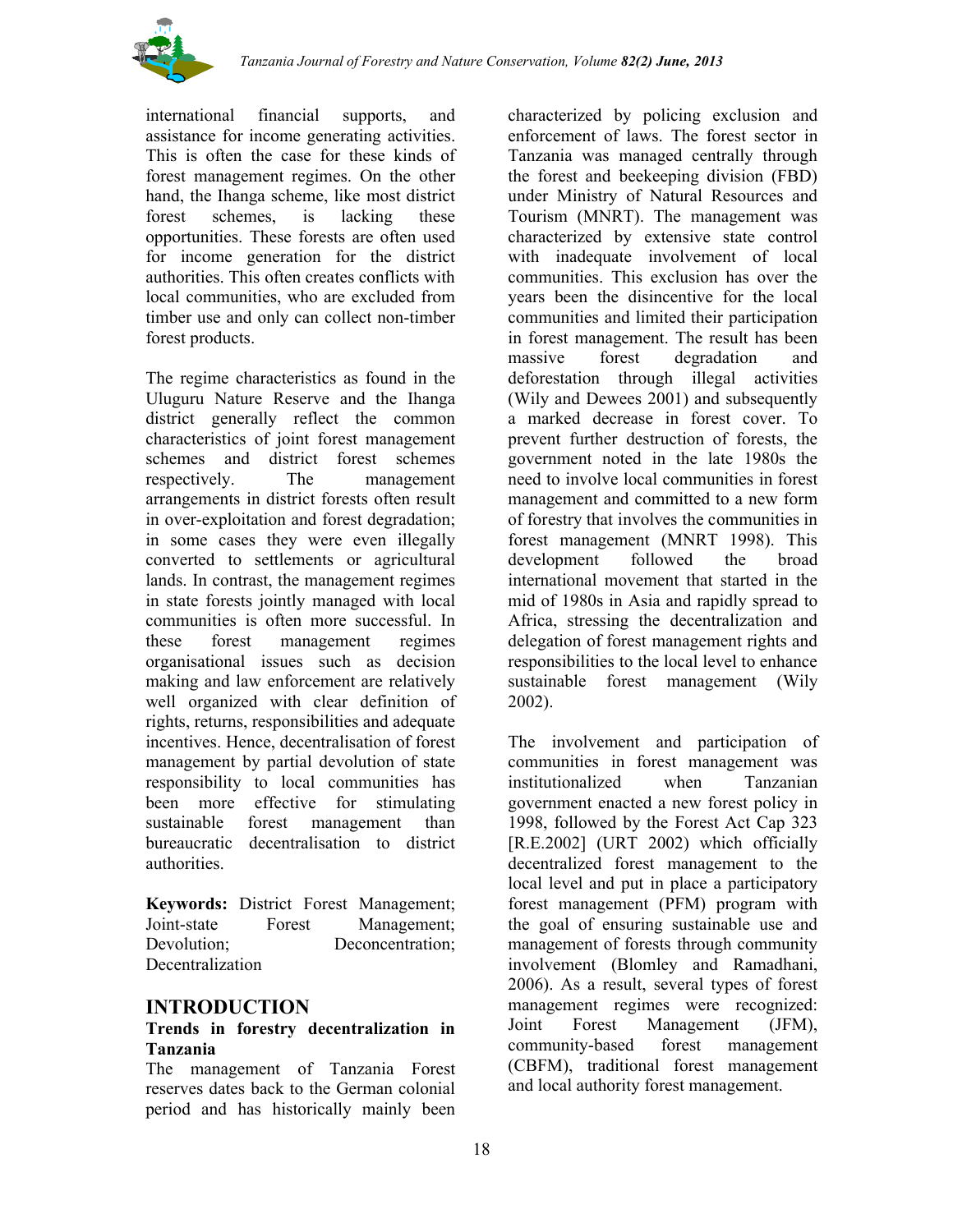

In CBFM the role of the central government is reduced. The district authorities have the role to facilitate the processes and to monitor the implementation of participatory approach. Most of the CBFM schemes have an important production role. Joint forest management concerns a participatory management approach where forests are managed through the coordinated effort of both the state forest agency and forest users with the aim of conserving and managing the environment sustainably (URT 1998; Carlson and Berkes 2005). JFM takes place mainly on the reserved land that is owned

by the central government, and managed by central government in collaboration with the local communities.

Normally, the forests under JFM are categorized as the protection forests. These forests are mainly for water catchment and biodiversity conservation purposes (URT 2002).Another category of joint management arrangement are the forest reserves that have been classified as production forests. The Table 1.1 below gives an overview of forest distribution by ownership and management regimes in Tanzania.

| Table 1: An overview of the forest reserve ownership status in Tanzania |            |            |       |
|-------------------------------------------------------------------------|------------|------------|-------|
|                                                                         | Productive | Protective | Total |

|                                             | Productive | Protective | Total |  |
|---------------------------------------------|------------|------------|-------|--|
| Ownership                                   | No.        | No.        | No.   |  |
| Declared or gazetted forest reserves        |            |            |       |  |
| Local authority forest reserves             | 95         | 74         | 167   |  |
| National forest reserves                    | 223        | 225        | 448   |  |
| Private forest reserves                     | 3          |            | 4     |  |
| Village land forest reserves                | 81         | 187        | 268   |  |
| <b>Subtotal reserve forests</b>             | 402        | 487        | 889   |  |
| <b>Unreserved</b> forests                   |            |            |       |  |
| Proposed local authority forest reserves    | 20         | 43         | 63    |  |
| Proposed National forest reserves           | 15         | 57         | 65    |  |
| proposed village forest reserves            | 442        | 392        | 834   |  |
| Forests on general land                     | N/A        |            |       |  |
| <b>Subtotal unreserved forests</b>          | 477        | 492        | 969   |  |
| <b>Total reserve and unreserved forests</b> | 879        | 979        | 1858  |  |

**Source**: Akida and Blomley, 2008

Although various forest management regimes have been developed, the characteristics of the various regimes are still somewhat hazy. To date several studies have been carried out assessing the nature of the decentralized forest management regimes. These studies have mainly focused either on the role of the central government or of local communities (Wily 2002, Akida and Blomley 2008). Still little attention has been given to assess the role of the district authorities. In order to gain an insights into the question whether decentralized forest management under district authority has different features compare to decentralized forest management under joint statecommunity, this study aims at assessing the

management regimes of joint state – community forest management in protection forests and local authority forest management of production forests. The study also explores and compares the characteristics of the two types of decentralized forests management regimes.

#### **Study objectives**

The overall aim was to explore and compare the characteristics of two major types of forest management regimes (i.e. joint state-community versus district forest management) in respect to their principles, norms, Rules, procedures, the organization set up and the role of district authorities and local communities in decision-making and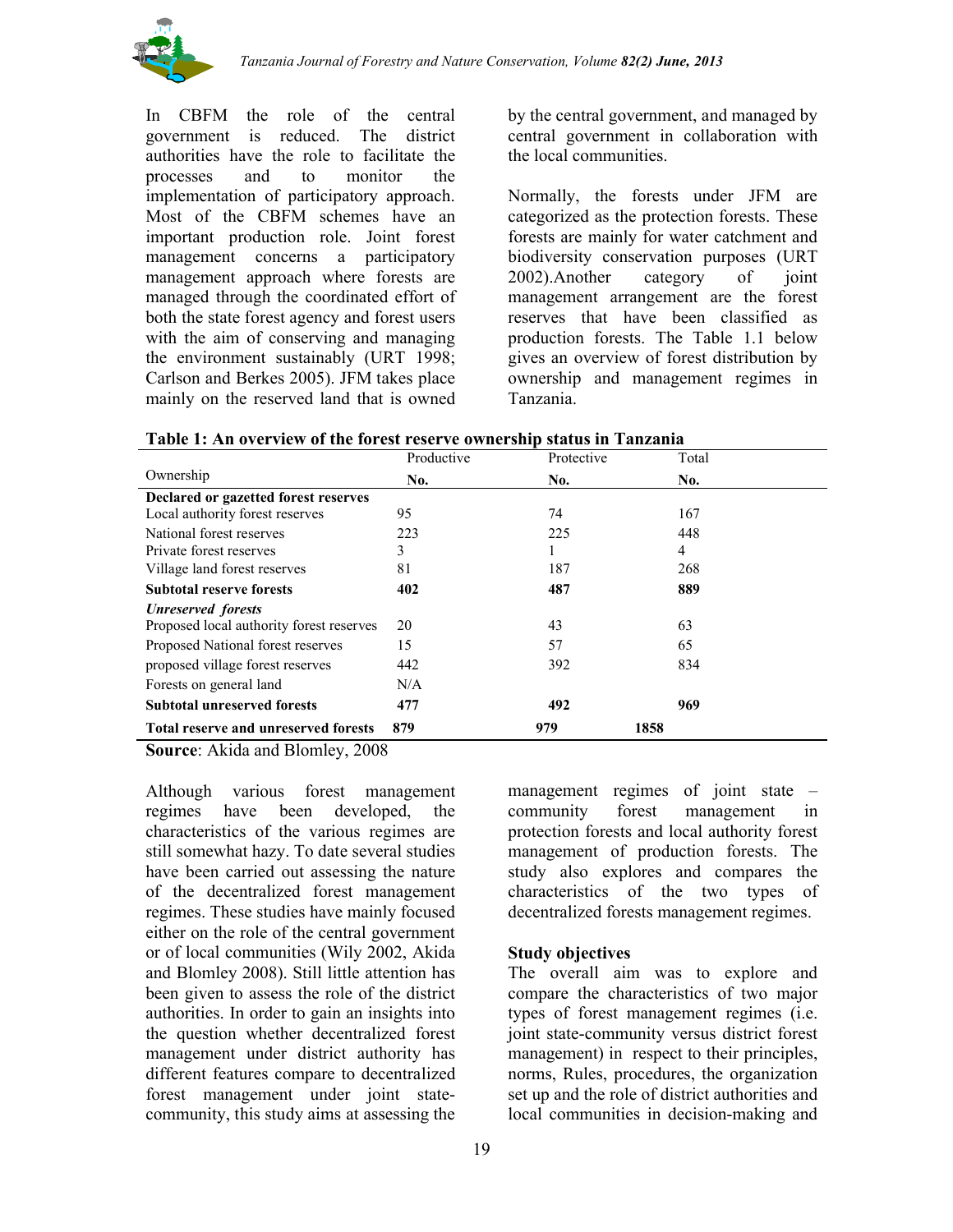

benefit sharing. This objective is further operationalised in three empirical research questions in respect to (a) the main comparative characteristics of the two regimes, (b) opinions of local people and forestry professionals on the regimes, and (c) the effectively of the regimes.

## **RESEARCH DESIGN AND METHODOLOGY**

This study used both explorative and comparative case study. The approaches enable to study a social phenomenon through a thorough analysis of specific cases. The case study aims to understand a given phenomenon through the in-depth examination of one specific or multiple cases and develop an in-depth understanding of a contemporary phenomenon within its real-life context.

#### **Selection of research location**

On the basis of prior experience and working contact, two cases were selected. In view of the time available and to limit geographical variation, one case of Joint state-community and one case of district forests were selected in the Eastern part of Tanzania. The Uluguru Nature Reserve (UNR) and the Ihanga District Forest Reserve (IDF) were selected. The cases are not only differing in respect to their management organization but also in respect to their objectives. This illustrates an important in difference in the principles of management between these two cases. This will be elaborated in chapter 4.1.

#### **Study site**

The Uluguru Nature Reserve is part of the Eastern Arc Mountains (EAM), which run from Taita Hills in Southern Kenya to the Udzungwa Mountains in South Central Tanzania. The reserve is surrounded by 57 villages involved in its management. It falls under Morogoro Municipality and Morogoro Rural and Mvomero districts. The Uluguru Nature reserve (UNR) is

located in the Eastern part of Tanzania about 180 km from Dar es Salaam along the Dar es Salaam – Malawi and Zambia highway via Mbeya region in Tanzania.

The Ihanga forest reserve is also located along the Eastern Arc mountains blocks. The reserve is located between latitudes  $8^{\circ}$ S and longitudes  $37^\circ$  E the reserve is surrounded by two villages namely; Machipi and Ihanga. The reserve falls under Kilombero district in Morogoro region and is also located along Dar es Salaam - Malawi and Zambia highway (Figure 1).

#### **Selection of respondents**

The study focused on key respondents. The responded were selected by purposive sampling (expert advices and snowball sampling). The representatives from each village were selected basing on prior information. A total of 73 respondents were selected and interviewed. Out of this, 63 informants are community's representatives, 10 were forest officials. The selected respondents were mainly from village natural resources committees and forest officials of each particular forest management regime.



**Figure 1:** Location of Uluguru Nature Reserve and Ihanga Forest reserves in Morogoro -Tanzania **Source: Batulaine, 2007.**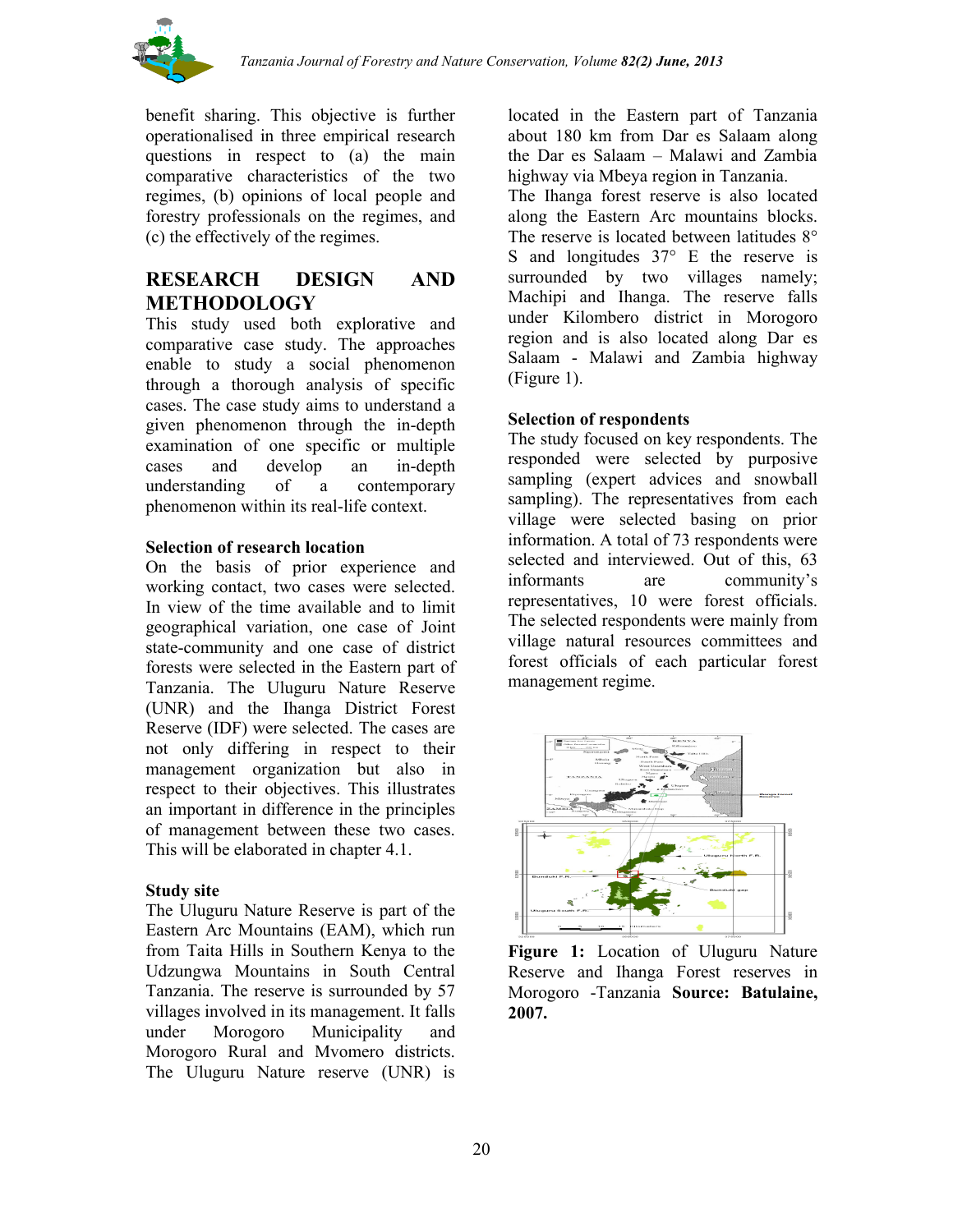

#### **Data collection**

Data were collected through two main sources; primary and secondary data. Primary data were collected through observation and interview methods. Secondary data in the form of policy documents, Act, guidelines, management plans and bylaws, articles, case studies, journals artefacts were used to obtain information on the formal arrangements of the different regimes.

#### **Data analysis**

The collected data were analyzed using the text analysis and simple descriptive statistics. The text analysis was primarily based on coding of field notes and interviews transcripts. The simple descriptive statistic summarizes the information and captures the similarities and differences in the way people perceived and responded to UNR and Ihanga District forest management regimes.

### **RESULTS**

#### **The main characteristicts differentiating Joint state-community and District authority management regimes**

The main features distinquishing these types of forest reserves are their management objectives. In principle, both forest regimes consist of either production or protection forests. However, in reality most of the protection forest are under devolution decentralization while, most of the production forests under district forests are managed through bureauctratic deconcentration. The two management regimes have distinct features. Apart from its management objectives, other features distinguishes these forests. i.e the forest officers managing the protective forests are employed and paid by the principal secretary for the Ministry Natural Resources and Tourism. On the other hand, forests under local authority management are heavily destructed, and the forest officers are employed and are paid by the District Executive Director.

#### **Organizational set up**

Organizational set up of UNR and the Ihanga forest reserve falls under the different administrative structure. The two cases represent the dual structure of Tanzanian forest administration. The forestry administration in Tanzania is divided into two structures; one is Ministerial (Central government) managing National forests reserves, and the regional administration managing district forests.

UNR and the Ihanga forest management have different chain of command administratively. At the district level the District Forest Officers (DFOs) are answerable to the District Executive Director, while for the joint statecommunity case all forest proffessional are answerable to the Director of Forestry under the Ministry of Natural resources and Tourism.

The management responsibilities for the UNR is partialy delegated to local communities. At village level, the village community is represented by Village Natural Resources committees (VNRCs) in the management of forest. This committee is answerable to the village government and and has to report to the village council. The members of the committee are selected by the village communities through the village assembly. The committee serves for five years, and is granted executive rights in preparation and implementation of forest management plans, bylaws, participatory forests resources assessment and signing of joint management agreements. Also, the management of Ihanga district forest is partialy delegated to local community. The criteria for selection of village Natural Resources Committes are the same for both joint state-community and the district forest management.

#### **Decision making**

In both Joint state-community and District forest management regimes the decision making is made by all stakeholders (community, district forest officers, state forest officers, environmental NGOs,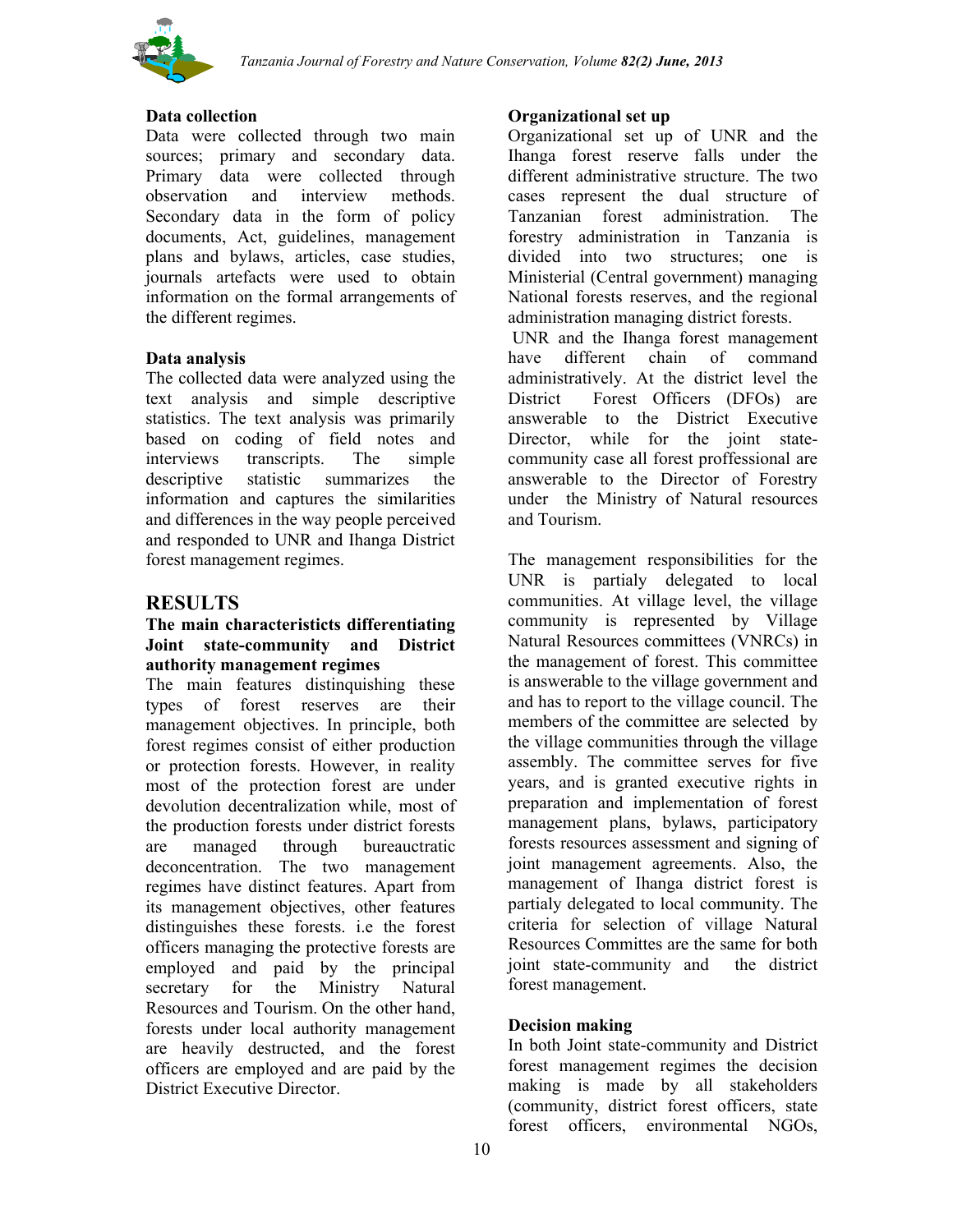

institutions and funders) involved in the management this represent 80% of respondents interviwed while only 20% pointed out that decision in management of forest is made by villagers represented by village Natural resources commitees.

On the other cases, decision is made depending on what the decision is about, as well as the management levels. The decision on formation of forest policy and legislation is made by the Central government, while the decision concerning bylaws i.e. district bylaw is formed at district level which comprises the laws of various sectors in the district and by VNRCs at village level on behalf of the village government, then reviewed by village council and approved by district council.

The bylaw concerning forest issues is formed basing on the mother laws (National forest Act and regulation and Environmental Management Act and regulation). The decision concerning the implementation of these by- laws is made at the respective levels. Moreover the study revealed that decision concerning district forests is a bit complicated, especially the decisions on harvesting of forest products is done without involving the village community.

### **Opinions of local communities and forest officers**

#### *The principles and norms used in forest management*

The results showed that there is a variation in views and priorities among the forest officials and community representatives. The respondents for UNR indicated that the The National Forest Policy of 1998 and Forest Act Cap 323 [R.E.2002] encourage community participation in forest protection, management and utilization. Also, the approach has led to equitable sharing of costs and benefits between communities and forest owners in order to ensure forest sustainability in meeting social, economic, ecological and cultural needs (Table 1).

**Table 1: Opinions on specific rules and procedures structuring forest management in UNR and IDF**

| Forest type                                | <b>UNR</b><br>Ihanga forests reserve |                     |               |                    |
|--------------------------------------------|--------------------------------------|---------------------|---------------|--------------------|
| Category label                             | Comm.<br>views                       | officials<br>Forest | Community     | officers<br>Forest |
|                                            | $(\%)$                               | views $(\% )$       | views $(\% )$ | views $(\% )$      |
| Forest Act and Regulations                 | 25.1                                 | 26                  | 24.3          | 24                 |
| <b>Bylaws</b>                              | 14.8                                 | 8                   | 34            | 5                  |
| National Forest Programme                  | 14.6                                 | 18                  | 8.7           | 17.3               |
| National Forest Policy                     | 12.2                                 | 20                  | 4.6           | 19.7               |
| Eastern arc strategic plan                 | 10.4                                 | 9                   |               |                    |
| Traditional laws especially, ritual sites, | 9.1                                  |                     | 6.7           | 3                  |
| worship                                    |                                      |                     |               |                    |
| Village Land Act 1999                      | 7.3                                  |                     | 5.7           |                    |
| Environmental Management Act 2004          | 6.5                                  | 12                  | 6.3           | 6                  |
| Local Government Act 1982                  |                                      |                     | 9.7           | 18                 |

#### **Cost and benefits distribution among stakeholders**

In the case of UNR, the communities are benefitting from non timber products and some environmental services like water, biodiversity, eco-tourism and land beauty. This may be due to its management objectives. The number of respondents

have pointed out that 34% of benefit received are social and 34% are economic while cultural benefits ranked as the least of their priority which represents 15% (Table 4.2).

On the other hand, the responses show that, for the district forests the involvement of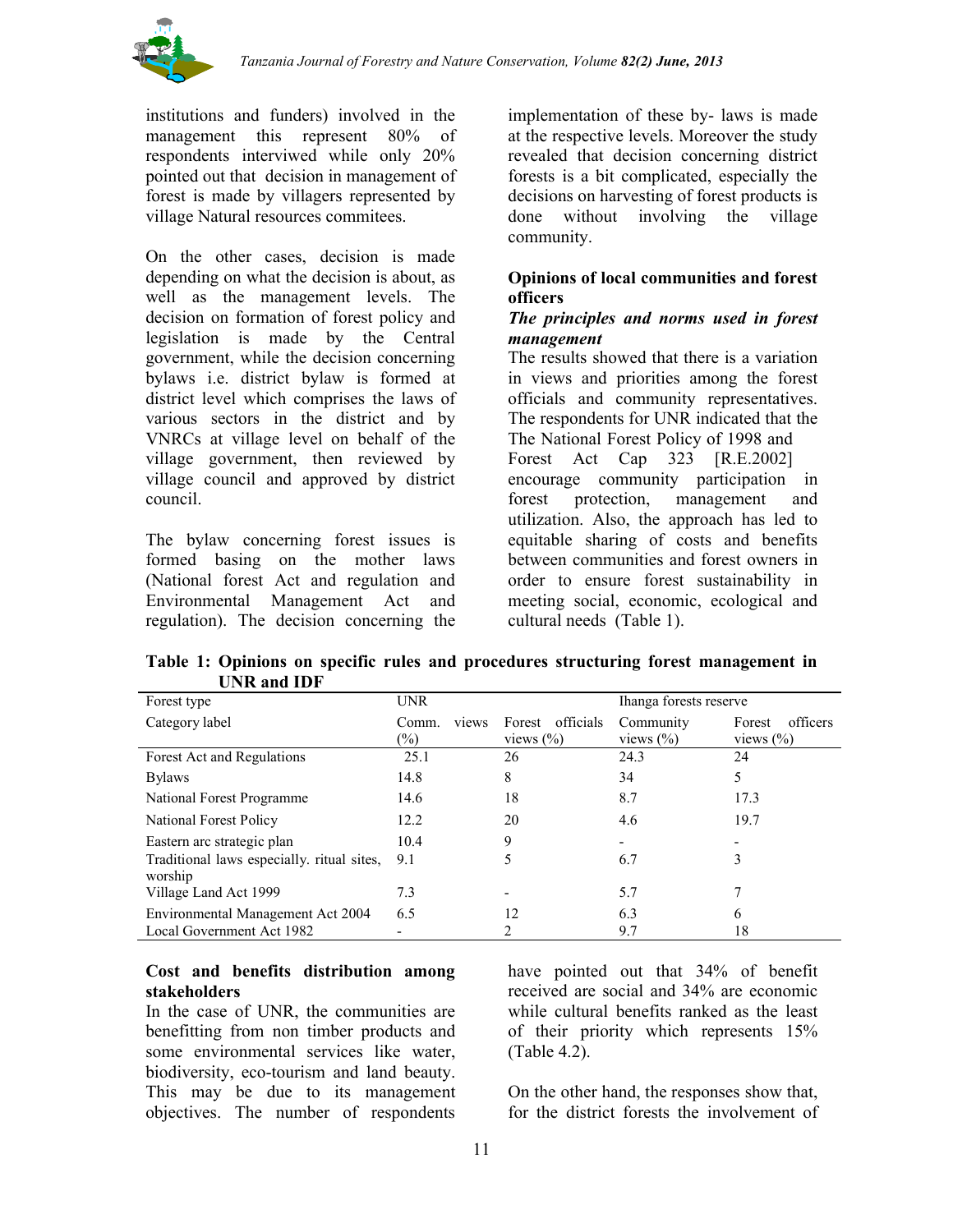

communities is not clearly known. Communities are partially involved in forest management, what is existing is only VNRC; there is no management plan, joint management agreement as well as village bylaws. The informants indicated that Ihanga forest reserve provides the benefits

as shown in the Table 2. Out of the total score, economic benefits score 32% followed by social benefits 30%. However, the informants pointed out that, the village community receives inadequate benefits as expected.

| Table 2: Community opinions and actual Benefits distribution by % of respondents |
|----------------------------------------------------------------------------------|
|----------------------------------------------------------------------------------|

| <b>Benefits</b> | Uluguru nature reserve | Ihanga dstrict forest |
|-----------------|------------------------|-----------------------|
| Economic        | 34                     |                       |
| Social          | 34                     | 30                    |
| Cultural        |                        | 18                    |
| Infrastructure  |                        |                       |

Furthermore, the adjacent communities are willing to participate in forest management, as they receive forest benefits, i.e. income generating activities support to suffice their needs. Apart from the benefits and ecosystems services, the local communities receive several as in Table 3.

|                                            | <b>Uluguru Nature Reserve</b>    |                                            | <b>Ihanga District forests</b> |                                      |
|--------------------------------------------|----------------------------------|--------------------------------------------|--------------------------------|--------------------------------------|
| Category                                   | Community<br>views $\frac{6}{6}$ | officials<br>Forest<br>views $\frac{6}{6}$ | Comm.<br>views $\frac{6}{6}$   | officials<br>Forest<br>views $(\% )$ |
| Poverty eradication                        | 26.3                             | 7.6                                        | 28                             | 8.3                                  |
| Environmental<br>Payment<br>Services (PES) | 15.8                             | 10.7                                       | 17                             | 10                                   |
| Get support through REDD                   | 15.6                             | 13                                         |                                | 9                                    |
| Secure additional funds                    | 10.6                             | 12                                         | 21                             | 17                                   |
| Development of<br>cultural<br>tourism      | 10.5                             | 10.2                                       |                                | 8                                    |
| illegal<br>Reduction of<br>tree<br>cutting | 8.3                              | 16                                         | 9.7                            | 19                                   |
| Carbon trading                             | 5.3                              | 3.1                                        | 11.9                           | 10.7                                 |
| Well protection of forest                  | 5.3                              | 21                                         | ۰                              | 5                                    |
| <b>FSC</b>                                 | 2.3                              | 6.4                                        | 10.4                           | 13                                   |

#### **Effectiveness of the two regimes**

During the study it became apparent that the two regimes differ in effectiveness. The evidennce of indirect link between the Ministry and the District administration as indicated in chapter 4.1.1 has weakened the forest management practices in the study area. Also, the district forests management is dominated with conflicts and poor governance. The management of joint state–community forests is still in question due to the lack of cost and benefits sharing mechanisms for joint forest management.

Likewise, the provision of financial supports to run income generating activities has reduced pressure on forests resources hence improves forest conditions and peoples livelihoods. Moreover, the provision of payment for environmental services (PES), REDD initiatives, forest stewardship certification (FSC) will contribute to sustainable forest management and utilization hence improves forest condition as well as peoples livelihoods.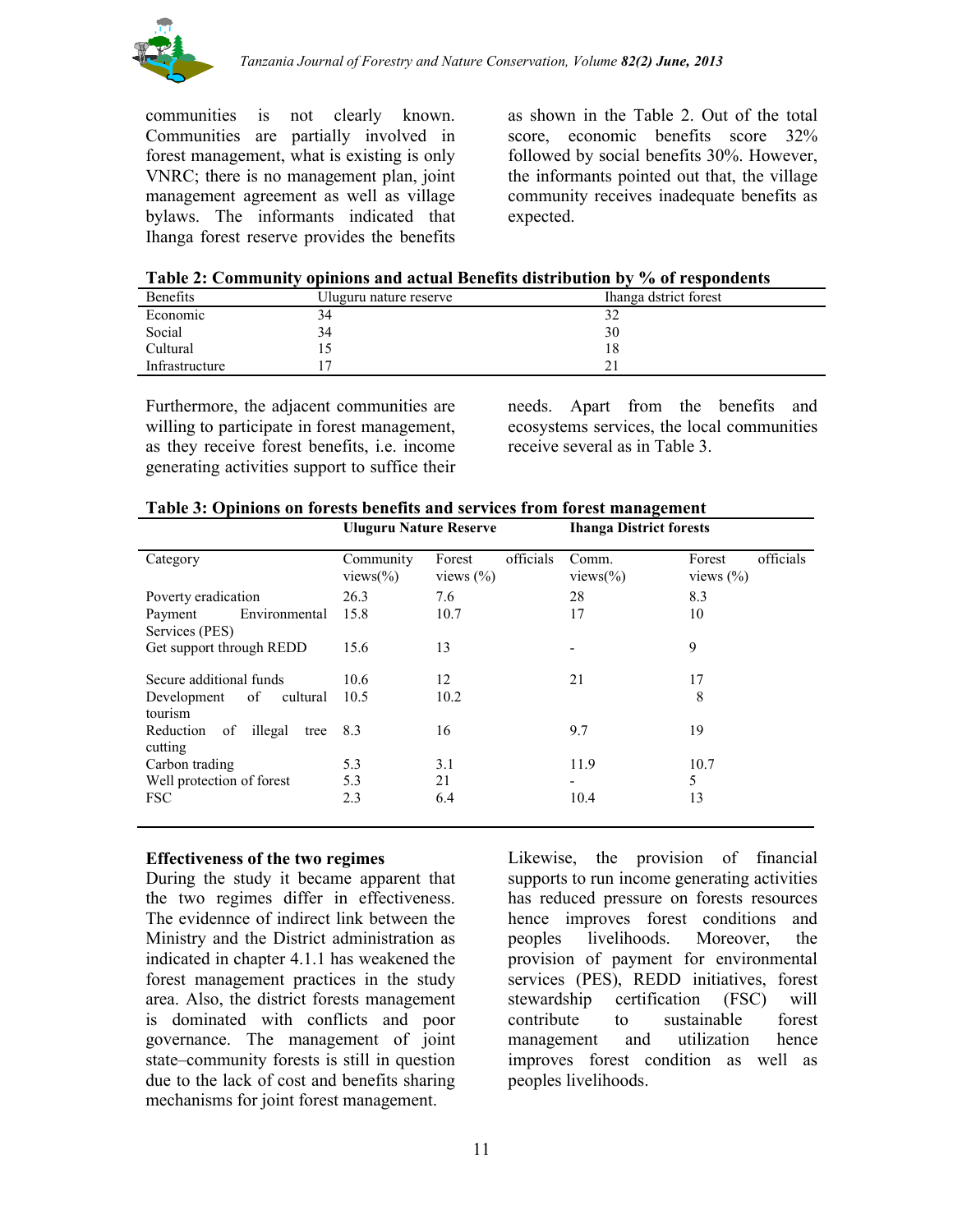

The study also shown that in both cases, forest Act and policy provides the legal basis for management and utilization of these forests, at district level these are supplemented by district bylaws. If communities are to be fully protected and empowered to manage forests for their own benefits, there is a need to ensure that participatory processes comply with legal requirements set out in the law. Despite the strong local protection provided, there is a danger that without the full protection of the law, these forests are vulnerable to external pressures or development, thus communities may be unable to defend these forests from destruction.

### **DISCUSSION**

### **Empirical reflections**

As indicated in chapter 1.1 the Tanzania government has committed itself to decentralized forest management. This process involves conscious efforts at devolution by stimulating community involvement. This involvement in woodland and forest management does not merely constitute a redistribution of access rights but represents also a fundamental socio-political shift in state people relations (Wily and Dewees 2001). The district forest reserves are experiencing forest degradation and loss of forest cover due to limited financial resources and pressing development demands and investments in forest management is often limited. The Limited access to forest areas, capacity and limited transport has contributed to inappropriate forest management practices (Akida and Blomley 2008). On the other hand, Joint state-community forests, receives national and international funding supports through biodiversity conservation projects (Babili and Wiersum 2010).

The principles and norms including forest policies have encouraged legitimate community tenure rights to forest which helped in promotion of participatory decision making in forest management. It is also reported that some joint state –

community and the district forests have been operated for many years without formal legal arrangements; instead they have been operating using forest principles and traditional norms.

The study conducted in Tanzania by Lund (2007) mentioned various policies, programmes and legislation to support forest conservation and management. These have provided substantial rights to, and power over forest resources to local democratically elected bodies (Blomley and Ramadhani 2006). Moreover, Wily (2001), had pointed out that, the devolution of power to local communities in forest management in Tanzania desires democracy. Blomley (2006) pointed that, the economic return from joint state community forests are far from being nonviable in long term but, it appears to be more effective over time. The study carried out in several regions of Tanzania in particular for the joint state –community forests (Tanga, Morogoro, Arusha and Kilimanjaro), has shown that, the actual economic value of forests was rated at USD 496 million/year. A fraction of this value is going back to the local communities as payment for ecological services (Zahabu, Malimbwi and Ngaga 2005).

However, Veltheim and Kijazi (2002) suggested that, it is unrealistic to assume that villagers would take the burden of all forest management activities without any tangible benefits. This reflect that, the communities and other stakeholders will only participate in the forest activities with sort of incerntives and also when the forest activities are of their interests. The study by Vyamana (2009) shows that JFM have much restriction on harvesting of forest products, as these forests are primarily for water catchment and biodiversity conservation, but it provides more income generating activities (IGAs) hence improves forest condition.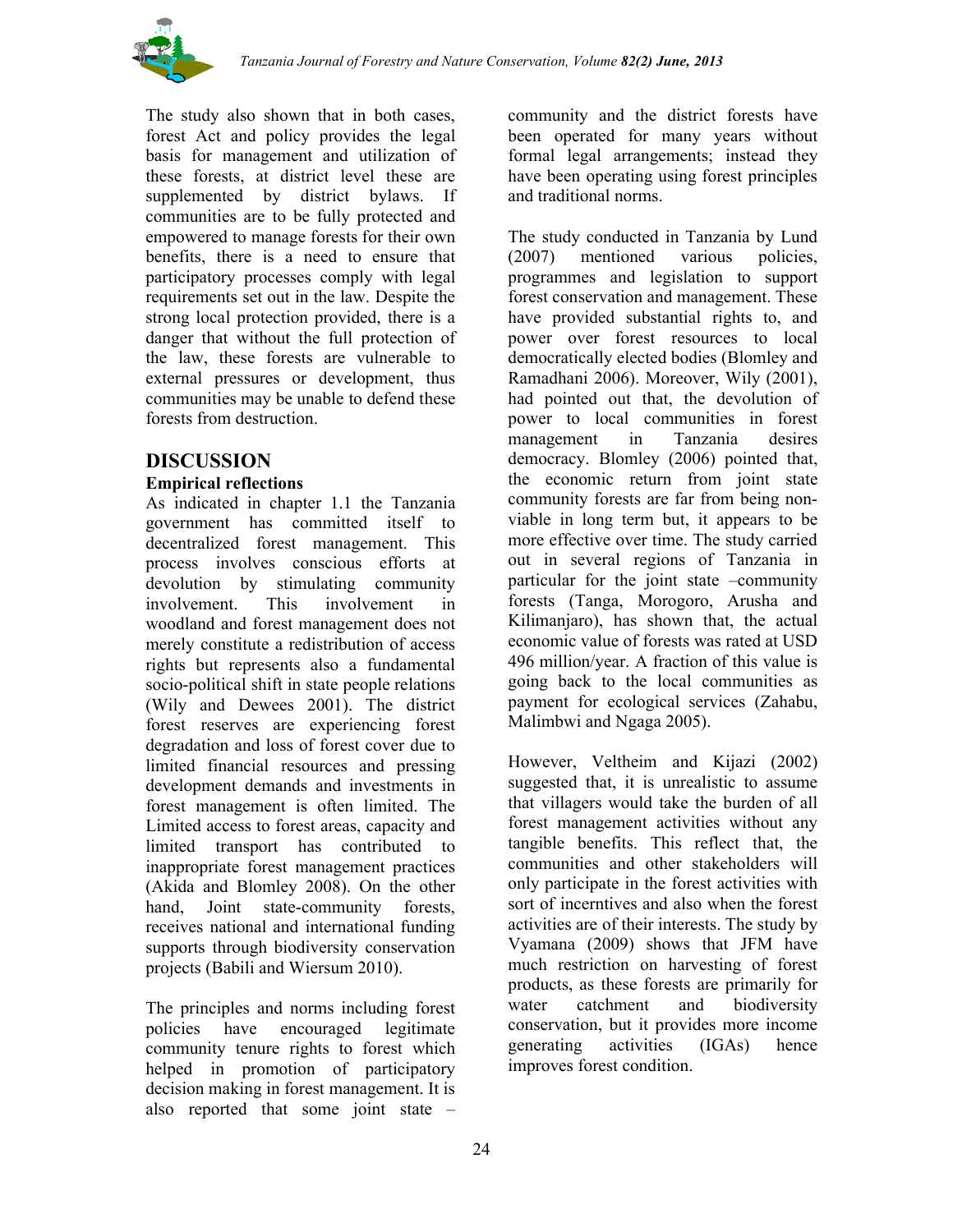

### **Theoretical reflections**

This study applied two theories which are consistent to the research objective. These theories are Regime and Decentralization theories. The regime theory (Levy *et al*. 1995), and the decentralization theory (Agrawal and Gibson 1999), provide the basis to analyze the management characteristics of joint state-community and district forest in the study areas. The two theories were found to be complimenting each other, but it was possible to identify some empirical management problems.

However, the study revealed that most of the forests under bureaucratic deconcentration are lacking management plans, village bylaws and joint management agreements. There is also lack of tranparency in decisions concerning forest earnings and licensing procedures. Moreover, there is existence of poor link between the central government administration and the district forest administration, this situation has resulted to overexploitation of forest resources. To this end, the combination of regime and decentralization theories makes this research in its theoretical framework. Considering other researchers like Larson (2003), Ribot (2002), Berkes *et al.(*2003), Redgvist (2006), Ribot *et al.* (2006), Blomley and Ramadhani (2004), revising these regimes by basing on their principles, norms, rules, procedures, organisations, decision making and benefits/cost sharing their concern was whether these social institutions are ecologically attractive, socially desirable and economicaly lucrative. Thus, the concept of regime and decentralization theories in devolution and deconcentration offers a relative understanding on how the effort to avoid deforestation and to improve livelihoods can be institutionalize.

### **CONCLUSION**

The study concludes that regarding organization and decision making; in joint state-community the local communities are empowered to make decision and are participating in forest management, whereas community involvement in managing district forests is less intensive with less empowerment to make decision. Regarding the principles and norms for managing the UNR much attention was given to ecological issues and ecotourism, while for Ihanga forest reserve much attention was given to social needs for local communities and economic needs for district authority. The forest officials often prioritized ecological and environmental issues, while the community respondents prioritized social and economic issues.

With respect to the rules and procedures used in structuring forest management in both cases the basic legal for management and utilization of forest resources is the Forest Act. This Act is supplemented with the Environmental Act of 2004 and Local Government Act 1982. The joint statecommunity regime is recognized in village by-laws. The Ihanga districts forest lacks recognition in village bylaws, and has neither management plan nor signed joint management agreements.

Regarding income generation and benefit sharing, the Uluguru scheme receives adequate national and international financial supports, and assistance for income generating activities. This is often the case for these kinds of forest management regimes. On the other hand, the Ihanga scheme, like most district forest schemes, is lacking these opportunities. These forests are often used for income generation for the district authorities. This often creates conflicts with local communities, who are excluded from timber use, and are only involved in forest protection activities through patrolling.

The regime characteristics as found in the UNR and the Ihanga forest reserve, generally reflect the common characteristics of joint forest management schemes and district forest schemes respectively. In contrast, the management regime in state forests jointly managed with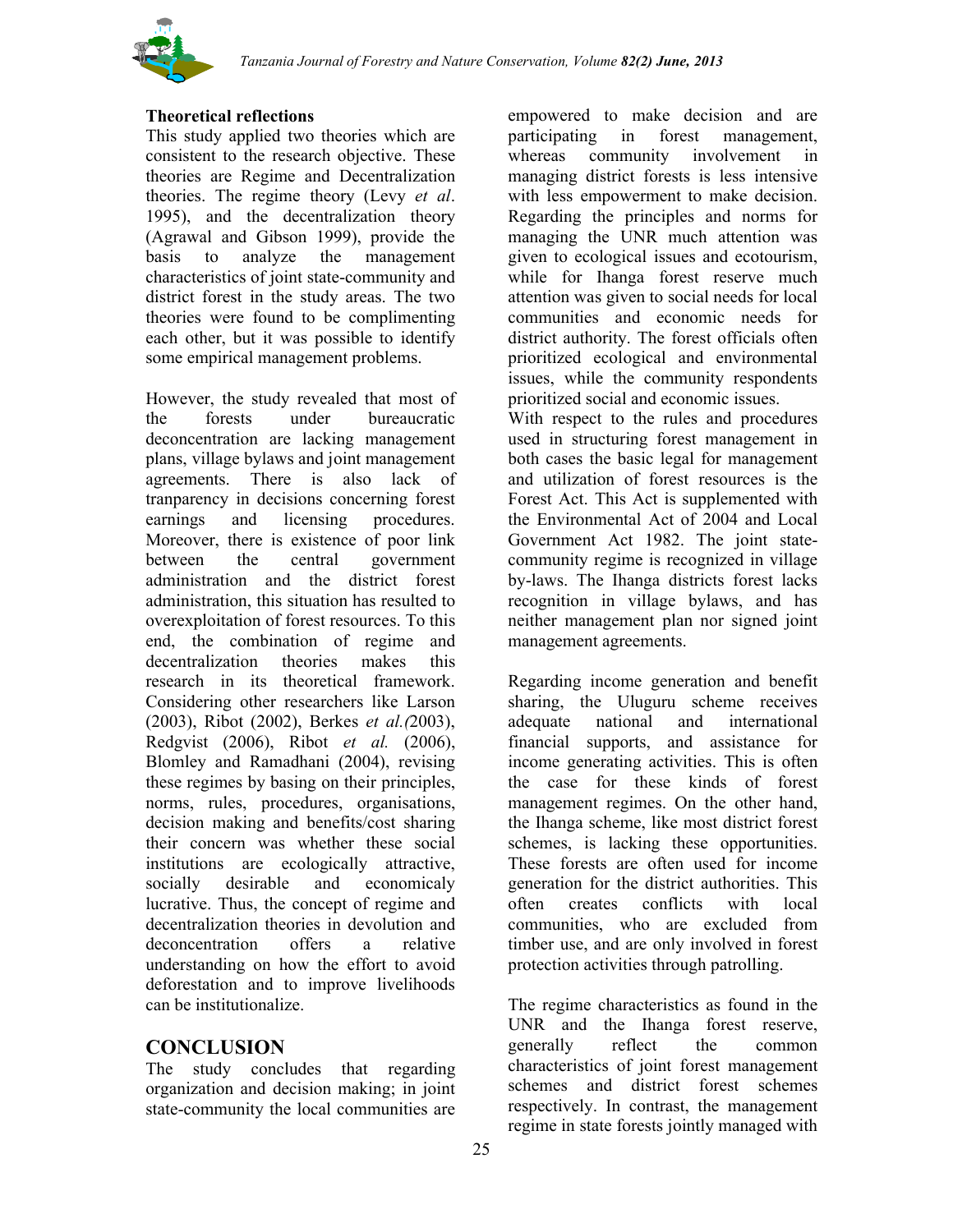

local communities is often more successful. In these forest management regimes organizational issues such as decision making and law enforcement are relatively well organized with clear definition of rights, returns, responsibilities and adequate incentives. Hence, decentralization of forest management by partial devolution of state responsibility to local communities has been more effective for stimulating sustainable forest management than bureaucratic decentralization to district authorities.

### **Recommendations**

Further studies are recommended to explore the effectiveness of the regime based on principles of deconcentration decentralization as this form of decentralization in forestry have received much less attention than decentralization regimes based on devolution of management responsibility to local communities.

# **REFERENCES**

- Agrawal, A. and Gibson, C. 1999. Enchantment and Disenchantment: The Role of Community in Natural Resource Conservation. World Development 27(4): 629-649.
- Akida A. and Blomley, R. 2008. Trends in forest ownership, forest resources tenure and institutional arrangements: Are they contributing to better forest management and poverty reduction? Forest policy and institutions working paper.
- Babili H. I. and Wiersum K.F. 2010. Evolution of community forest regime and decentralization of forest management in Babati district, Tanzania. Paper presented at a conference on taking stock of smallholders and community forestry, where to go from here? Montpellier, France.
- Berkes, F. J., Colding and Folke, C. (eds) 2003. Navigating Social- Ecological Systems: Building resilience for

Complexity and change. Cambridge University Press, Cambridge UK.

- Blomley, T. and Ramadhani, H. 2006. Going to scale with participatory forest management: Early lessons from Tanzania. International Forestry Review 8(1): 380 – 391.
- Blomley T. and Ramadhani, H. 2004. Going to scale with Participatory Forest Management. Early lessons from Tanzania, TNRF Occasional paper No. 4.
- Carlsson, L. and Berkes, F. 2005. Comanagement: Concepts and Methodological Implications. Journal of Environmental Management.75: 65-76.
- Kijazi, M.S. and Kant, S. 2011. Social acceptability of alternative forest regimes in Mount Kilimanjaro, Tanzania using stakeholder attitudes as metrics of uncertainty. Forest policy and Economics 13(4), 242-57.
- Levy, M. A., O. Young and M. Zum. 1995. The study of International Regimes. European journal of International relations 1(3) 267-330.
- Lund, J. F. 2007. Is small beautiful? Village level taxation of natural resources in Tanzania. Public Administration and Development 27(4), 307-18.
- Ribot, J. 2002. Democratic Decentralization of Natural resources, Institutionalizing popular participation. World Resources institute: Washington, DC.
- Ribot, J., Agrawal, A. and Larson, A.M. 2006. Recentralizing while decentralizing: how national governments reappropriate forest resources, World Development34 (11) 1864–1886.
- Rudgvist, A. 2006. Decentralization inequalities and internal conflicts in Colombia: Of global concern – Rural livelihood dynamics and natural resource governance (edited by Havnevik, K., Nagash, T., and Beyene, A.) Sida studies No. 16 Sida 191-211.